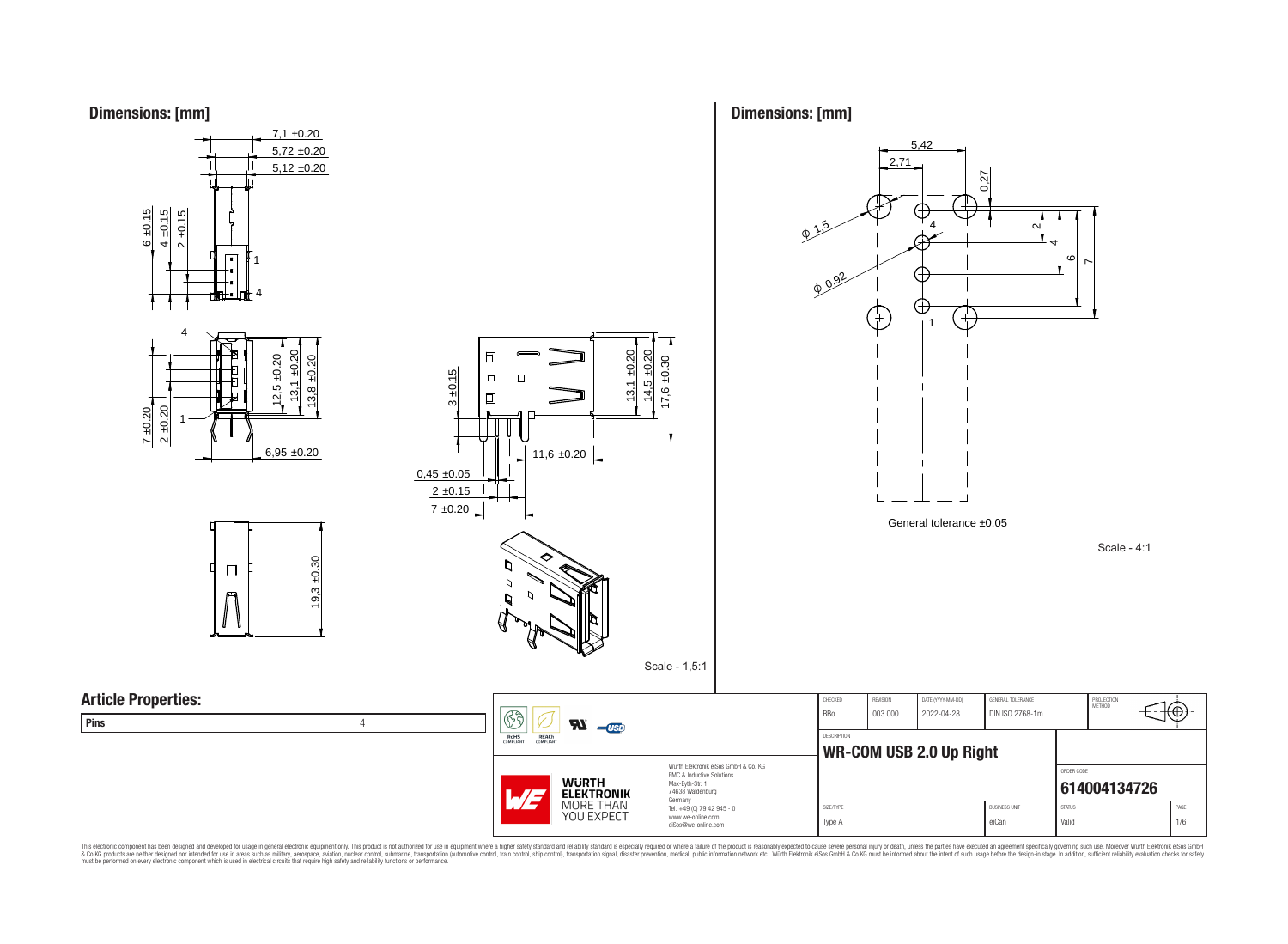# **Kind Properties:**

| <b>Durability</b>     | 1 500 Mating cycles |
|-----------------------|---------------------|
| <b>Connector Type</b> | <b>USB</b>          |
| Gender                | Receptacle          |
| <b>Type</b>           | Up Right            |

# **Material Properties:**

| <b>Insulator Material</b>            | PBT                 |
|--------------------------------------|---------------------|
| <b>Insulator Flammability Rating</b> | $UL94V-0$           |
| <b>Insulator Color</b>               | White               |
| <b>Contact Material</b>              | <b>Copper Alloy</b> |
| Contact Plating 1)                   | Selective Gold      |
| <b>Shielding Material</b>            | <b>Brass</b>        |
| <b>Shielding Plating</b>             | Nickel (Ni)         |
| <b>Contact Type</b>                  | Stamped             |

1) Mating side / Solder side

# **General Information:**

|  |  | Operating Temperature |
|--|--|-----------------------|
|--|--|-----------------------|

# **Electrical Properties:**

| <b>Properties</b>            |           | <b>Value</b> | <b>Unit</b> | Tol. |
|------------------------------|-----------|--------------|-------------|------|
| <b>Rated Current</b>         | ΙR        | 1.5          | Α           |      |
| <b>Working Voltage</b>       |           | 30           | V(AC)       |      |
| <b>Withstanding Voltage</b>  |           | 750          | V(AC)       |      |
| <b>Contact Resistance</b>    | R         | 20           | $m\Omega$   | max. |
| <b>Insulation Resistance</b> | $R_{ISO}$ | 1000         | MΩ          | min. |

-40 up to +105 °C

### **Certification:**

| <b>RoHS Approval</b> | Compliant [2011/65/EU&2015/863]     |
|----------------------|-------------------------------------|
| REACh Approval       | Conform or declared [(EC)1907/2006] |

# **Certification: UL Approval** E323964 **USB Approval / TID number** 62000625

|  | 63<br>$\boldsymbol{z}$<br>$-$ USB<br>REACh<br>RoHS<br>COMPLIANT<br>COMPLIANT<br>Würth Flektronik eiSos GmbH & Co. KG<br>EMC & Inductive Solutions<br><b>WURTH</b><br>Max-Evth-Str. 1<br>74638 Waldenburg<br><b>ELEKTRONIK</b><br>$\mathcal{L}$<br>Germany |                                                                        | CHECKED<br><b>BBo</b>                         | REVISION<br>003.000 | DATE (YYYY-MM-DD)<br>2022-04-28 | GENERAL TOLERANCE<br>DIN ISO 2768-1m |                        | PROJECTION<br><b>METHOD</b> | ᡢ᠊ᡦᡃ        |  |
|--|-----------------------------------------------------------------------------------------------------------------------------------------------------------------------------------------------------------------------------------------------------------|------------------------------------------------------------------------|-----------------------------------------------|---------------------|---------------------------------|--------------------------------------|------------------------|-----------------------------|-------------|--|
|  |                                                                                                                                                                                                                                                           |                                                                        | DESCRIPTION<br><b>WR-COM USB 2.0 Up Right</b> |                     |                                 |                                      |                        |                             |             |  |
|  |                                                                                                                                                                                                                                                           |                                                                        |                                               |                     |                                 |                                      | ORDER CODE             | 614004134726                |             |  |
|  | MORE THAN<br>YOU EXPECT                                                                                                                                                                                                                                   | Tel. +49 (0) 79 42 945 - 0<br>www.we-online.com<br>eiSos@we-online.com | SIZE/TYPE<br>Type A                           |                     |                                 | <b>BUSINESS UNIT</b><br>eiCan        | <b>STATUS</b><br>Valid |                             | PAGE<br>2/6 |  |

This electronic component has been designed and developed for usage in general electronic equipment only. This product is not authorized for subserved requipment where a higher selection equipment where a higher selection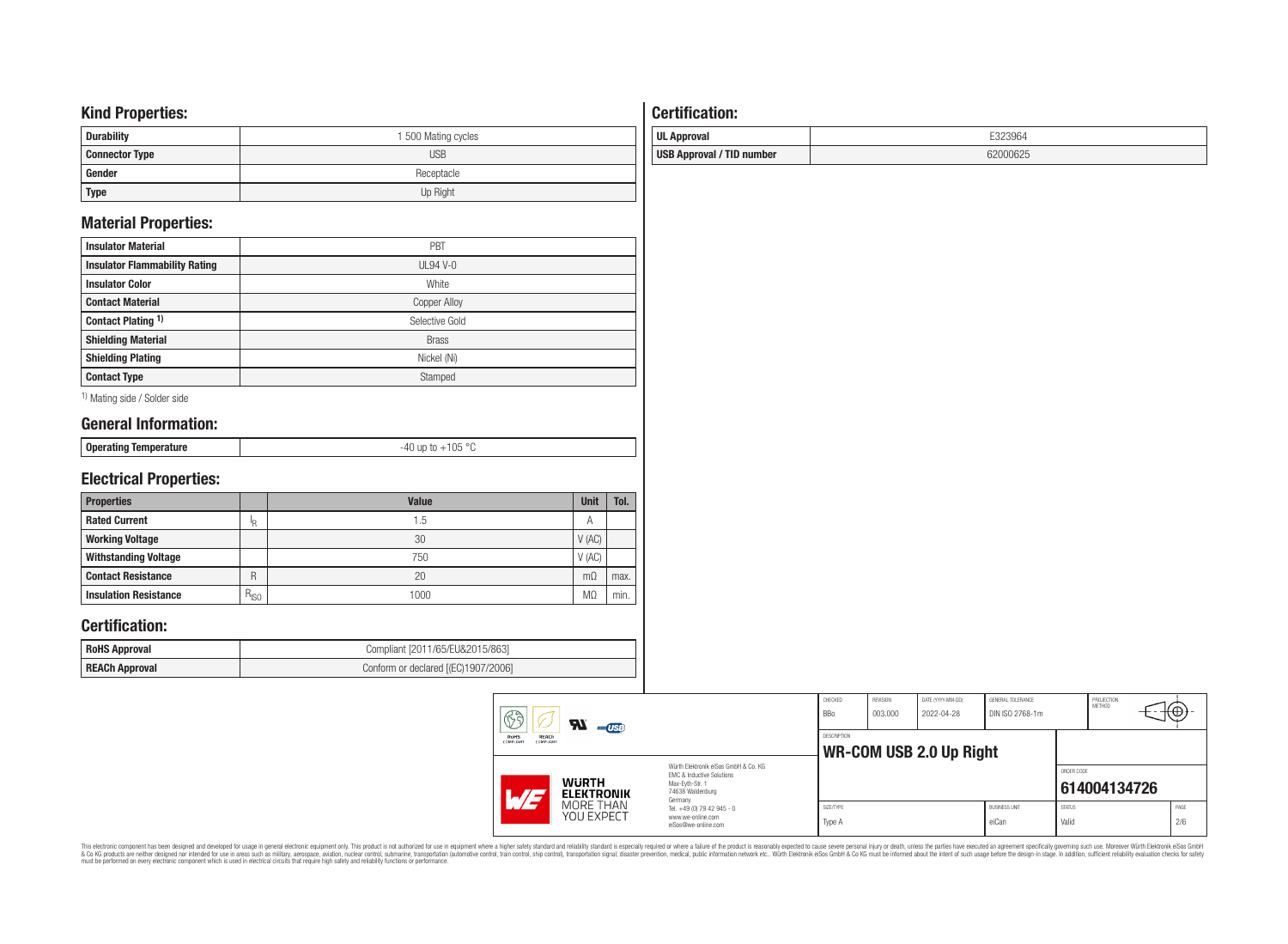

This electronic component has been designed and developed for usage in general electronic equipment only. This product is not authorized for use in equipment where a higher safely standard and reliability standard si espec & Ook product a label and the membed of the seasuch as marked and as which such a membed and the such assume that income in the seasuch and the simulation and the such assume that include to the such a membed and the such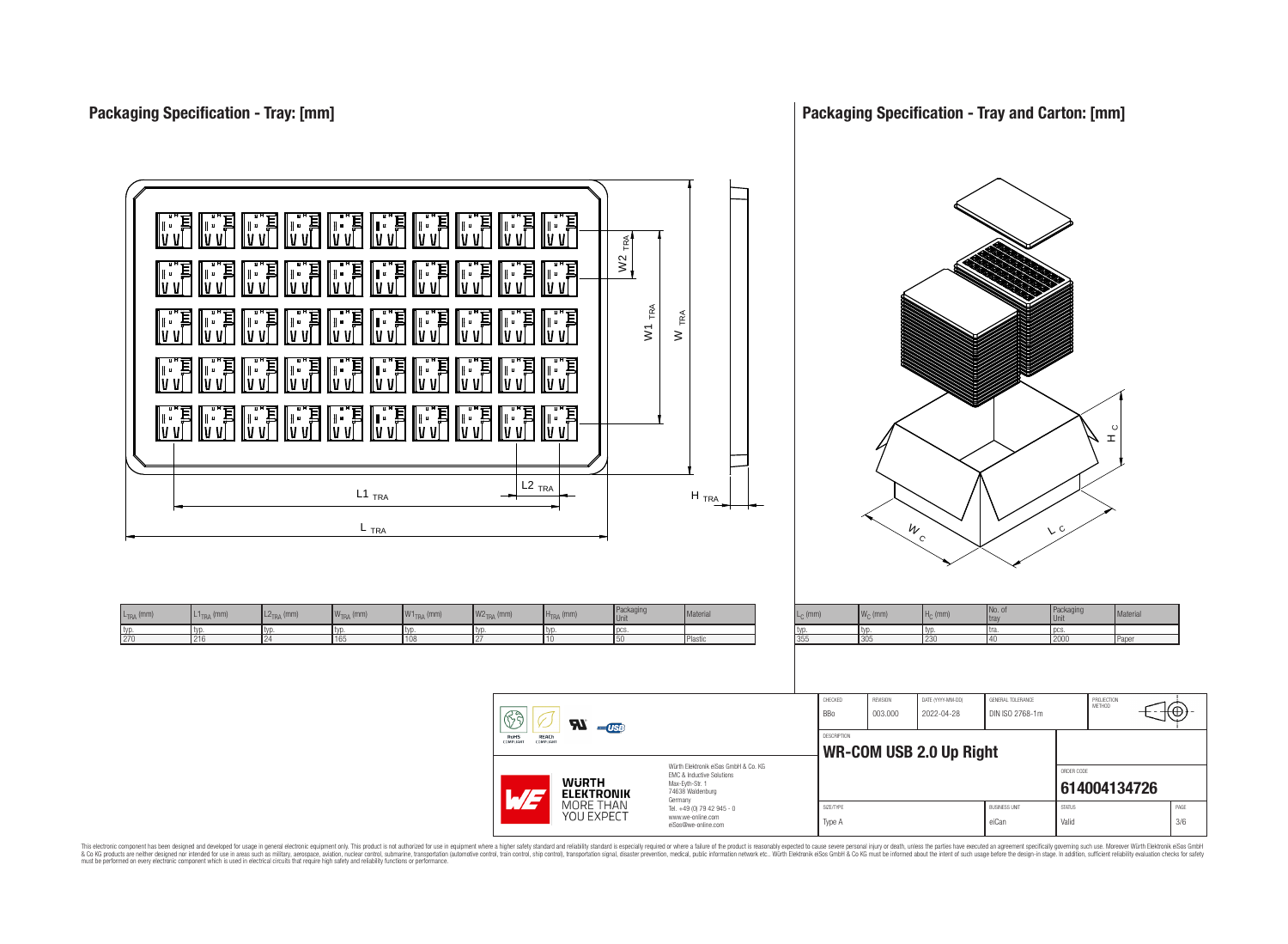# **Classification Wave Soldering Profile:**



----- min temperature procedure

----- max temperature procedure

# **Classification Wave Soldering Profile:**

| <b>Profile Feature</b>                                               |                  | <b>Pb-Free Assembly</b>                     | <b>Sn-Pb Assembly</b>                       |  |  |
|----------------------------------------------------------------------|------------------|---------------------------------------------|---------------------------------------------|--|--|
| <b>Preheat Temperature Min</b>                                       | s min            | 100 °C                                      | 100 °C                                      |  |  |
| <b>Preheat Temperature Typical</b>                                   | s typical        | 120 °C                                      | 120 °C                                      |  |  |
| <b>Preheat Temperature Max</b>                                       | s max            | 130 °C                                      | 130 °C                                      |  |  |
| Preheat Time $t_s$ from $T_s$ <sub>min</sub> to $T_s$ <sub>max</sub> | $t_{\rm s}$      | 70 seconds                                  | 70 seconds                                  |  |  |
| Ramp-up Rate                                                         | ΔΤ               | 150 $\degree$ C max.                        | 150 $\degree$ C max.                        |  |  |
| <b>Peak Temperature</b>                                              | $T_{\mathsf{D}}$ | $250 °C - 260 °C$                           | $235 °C - 260 °C$                           |  |  |
| Time of actual peak temperature                                      | $t_{p}$          | max. 10 seconds<br>max. 5 seconds each wave | max. 10 seconds<br>max. 5 seconds each wave |  |  |
| Ramp-down Rate, Min                                                  |                  | $\sim$ 2 K/ second                          | $\sim$ 2 K/ second                          |  |  |
| Ramp-down Rate, Typical                                              |                  | $\sim$ 3.5 K/ second                        | $\sim$ 3.5 K/ second                        |  |  |
| Ramp-down Rate, Max                                                  |                  | $\sim$ 5 K/ second                          | $~5$ K/ second                              |  |  |
| Time 25 $\degree$ C to 25 $\degree$ C                                |                  | 4 minutes                                   | 4 minutes                                   |  |  |

refer to EN61760-1:2006

|  | 63<br><b>R</b>                                                                                                                                                                                                           | $-$ USB                 |                                                                        | CHECKED<br><b>BBo</b> | REVISION<br>003.000 | DATE (YYYY-MM-DD)<br>2022-04-28 | GENERAL TOLERANCE<br>DIN ISO 2768-1m |                        | PROJECTION<br><b>METHOD</b> |             |
|--|--------------------------------------------------------------------------------------------------------------------------------------------------------------------------------------------------------------------------|-------------------------|------------------------------------------------------------------------|-----------------------|---------------------|---------------------------------|--------------------------------------|------------------------|-----------------------------|-------------|
|  | RoHS<br><b>REACh</b><br><b>COMPLIANT</b><br>COMPLIANT<br>Würth Flektronik eiSos GmbH & Co. KG<br>FMC & Inductive Solutions<br><b>WURTH</b><br>Max-Evth-Str. 1<br>74638 Waldenburg<br><b>ELEKTRONIK</b><br>$\blacksquare$ |                         | DESCRIPTION<br><b>WR-COM USB 2.0 Up Right</b>                          |                       |                     |                                 |                                      |                        |                             |             |
|  |                                                                                                                                                                                                                          |                         | Germany                                                                |                       |                     |                                 |                                      | ORDER CODE             | 614004134726                |             |
|  |                                                                                                                                                                                                                          | MORE THAN<br>YOU EXPECT | Tel. +49 (0) 79 42 945 - 0<br>www.we-online.com<br>eiSos@we-online.com | SIZE/TYPE<br>Type A   |                     |                                 | <b>BUSINESS UNIT</b><br>eiCan        | <b>STATUS</b><br>Valid |                             | PAGE<br>4/6 |

This electronic component has been designed and developed for usage in general electronic equipment only. This product is not authorized for subserved requipment where a higher selection equipment where a higher selection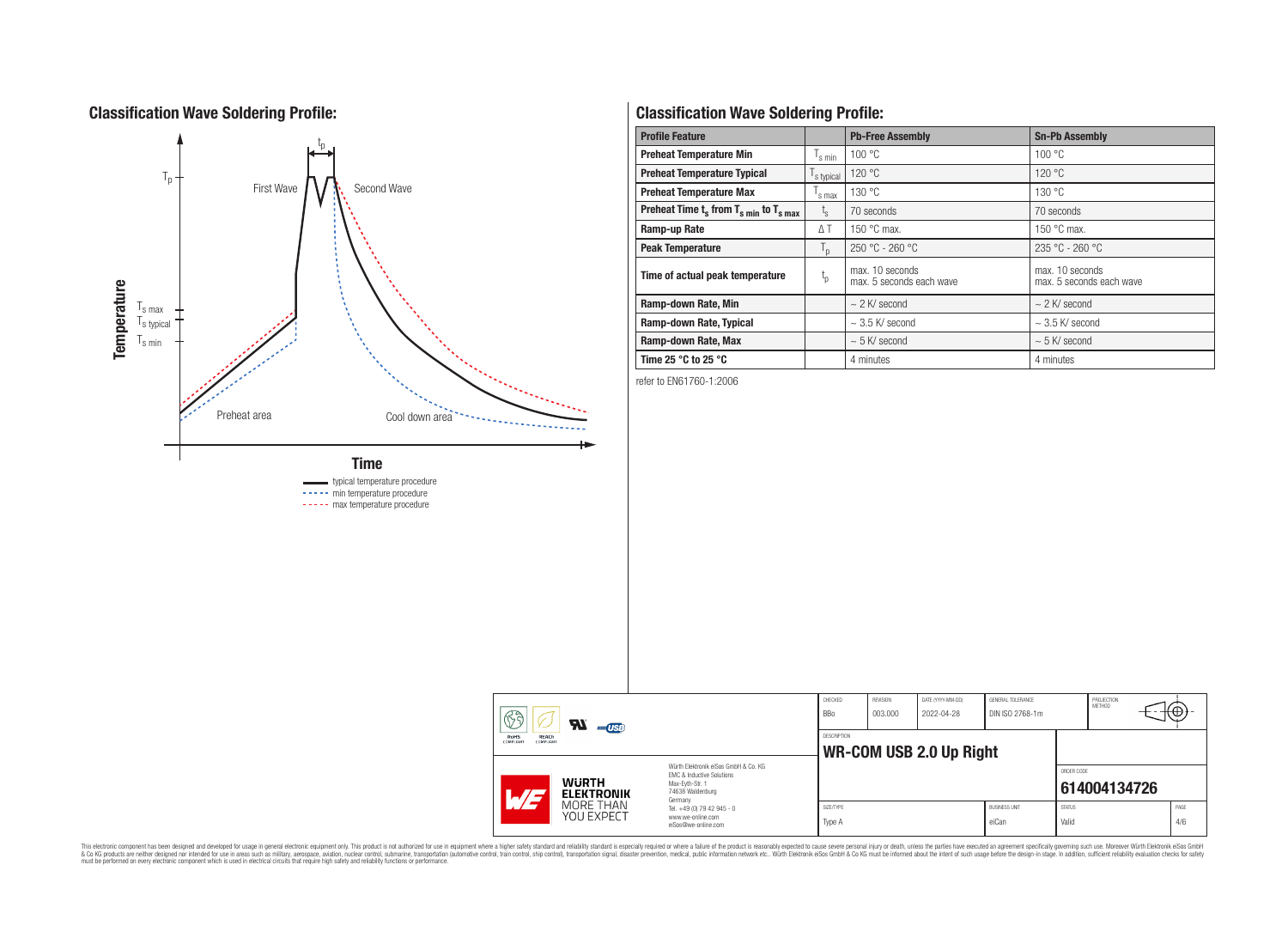# **Cautions and Warnings:**

### **The following conditions apply to all goods within the product series of the Connectors of Würth Elektronik eiSos GmbH & Co. KG:**

#### **General:**

- This mechanical component is designed and manufactured for use in general electronic equipment.
- Würth Elektronik must be asked for written approval (following the PPAP procedure) before incorporating the components into any equipment in fields such as military, aerospace, aviation, nuclear control, submarine, transportation (automotive control, train control, ship control), transportation signal, disaster prevention, medical, public information network, etc. where higher safety and reliability are especially required and/or if there is the possibility of direct damage or human injury.
- Mechanical components that will be used in safety-critical or high-reliability applications, should be pre-evaluated by the customer.
- The mechanical component is designed and manufactured to be used within the datasheet specified values. If the usage and operation conditions specified in the datasheet are not met, the component may be damaged or dissolved.
- Do not drop or impact the components, the component may be damaged.
- Prevent any damage or scratches on the component, especially on the actuator.
- Direct mechanical impact to the product shall be prevented (e.g overlapping of the PCB's).
- Würth Elektronik products are qualified according to international standards, which are listed in each product reliability report. Würth Elektronik does not warrant any customer qualified product characteristics beyond Würth Elektroniks' specifications, for its validity and sustainability over time.
- The responsibility for the applicability of the customer specific products and use in a particular customer design is always within the authority of the customer. All technical specifications for standard products do also apply to customer specific products.
- The mechanical component is designed to be used along with Würth Elektronik counterparts and tools. Würth Elektronik cannot ensure the reliability of these components while being used with other products.

### **Product Specific:**

#### **Soldering:**

- The solder profile must comply with the technical product specifications. All other profiles will void the warranty.
- All other soldering methods are at the customers' own risk.

#### **Cleaning and Washing:**

- Washing agents used during the production to clean the customer application might damage or change the characteristics of the component, body, pins and termination. Washing agents may have a negative effect on the long-term functionality of the product.
- Using a brush during the cleaning process may deform function relevant areas. Therefore, we do not recommend using a brush during the PCB cleaning process.

#### **Potting and Coating:**

• If the product is potted in the customer application, the potting material might shrink or expand during and after hardening. Shrinking could lead to an incomplete seal, allowing contaminants into the components. Expansion could damage the components. We recommend a manual inspection after potting or coating to avoid these effects.

#### **Storage Conditions:**

- A storage of Würth Elektronik products for longer than 12 months is not recommended. Within other effects, the terminals may suffer degradation, resulting in bad solderability. Therefore, all products shall be used within the period of 12 months based on the day of shipment.
- Do not expose the components to direct sunlight.
- The storage conditions in the original packaging are defined according to DIN EN 61760-2.
- The storage conditions stated in the original packaging apply to the storage time and not to the transportation time of the components.

#### **Packaging:**

• The packaging specifications apply only to purchase orders comprising whole packaging units. If the ordered quantity exceeds or is lower than the specified packaging unit, packaging in accordance with the packaging specifications cannot be ensured.

#### **Handling:**

- Do not repeatedly operate the component with excessive force. It may damage or deform the component resulting in malfunction.
- In the case a product requires particular handling precautions, in addition to the general recommendations mentioned here before, these will appear on the product datasheet
- The temperature rise of the component must be taken into consideration. The operating temperature is comprised of ambient temperature and temperature rise of the component.The operating temperature of the component shall not exceed the maximum temperature specified.

These cautions and warnings comply with the state of the scientific and technical knowledge and are believed to be accurate and reliable. However, no responsibility is assumed for inaccuracies or incompleteness.

| $\mathbb{G}$<br>$\boldsymbol{\mathcal{H}}$<br>$-$ USB<br><b>RoHS</b><br>REACh<br><b>COMPLIANT</b><br>COMPLIANT |                                                                                                                     | CHECKED<br><b>BBo</b>                         | <b>REVISION</b><br>003.000 | DATE (YYYY-MM-DD)<br>2022-04-28 | GENERAL TOLERANCE<br>DIN ISO 2768-1m |                        | PROJECTION<br>METHOD | ⊬⊕∶         |
|----------------------------------------------------------------------------------------------------------------|---------------------------------------------------------------------------------------------------------------------|-----------------------------------------------|----------------------------|---------------------------------|--------------------------------------|------------------------|----------------------|-------------|
|                                                                                                                |                                                                                                                     | DESCRIPTION<br><b>WR-COM USB 2.0 Up Right</b> |                            |                                 |                                      |                        |                      |             |
| <b>WURTH</b><br>L/E<br><b>ELEKTRONIK</b>                                                                       | Würth Elektronik eiSos GmbH & Co. KG<br>EMC & Inductive Solutions<br>Max-Evth-Str. 1<br>74638 Waldenburg<br>Germany |                                               |                            |                                 |                                      | ORDER CODE             | 614004134726         |             |
| MORE THAN<br>YOU EXPECT                                                                                        | Tel. +49 (0) 79 42 945 - 0<br>www.we-online.com<br>eiSos@we-online.com                                              | SIZE/TYPE<br>Type A                           |                            |                                 | <b>BUSINESS UNIT</b><br>eiCan        | <b>STATUS</b><br>Valid |                      | PAGE<br>5/6 |

This electronic component has been designed and developed for usage in general electronic equipment only. This product is not authorized for use in equipment where a higher safety standard and reliability standard si espec & Ook product a label and the membed of the seasuch as marked and as which such a membed and the such assume that income in the seasuch and the simulation and the such assume that include to the such a membed and the such